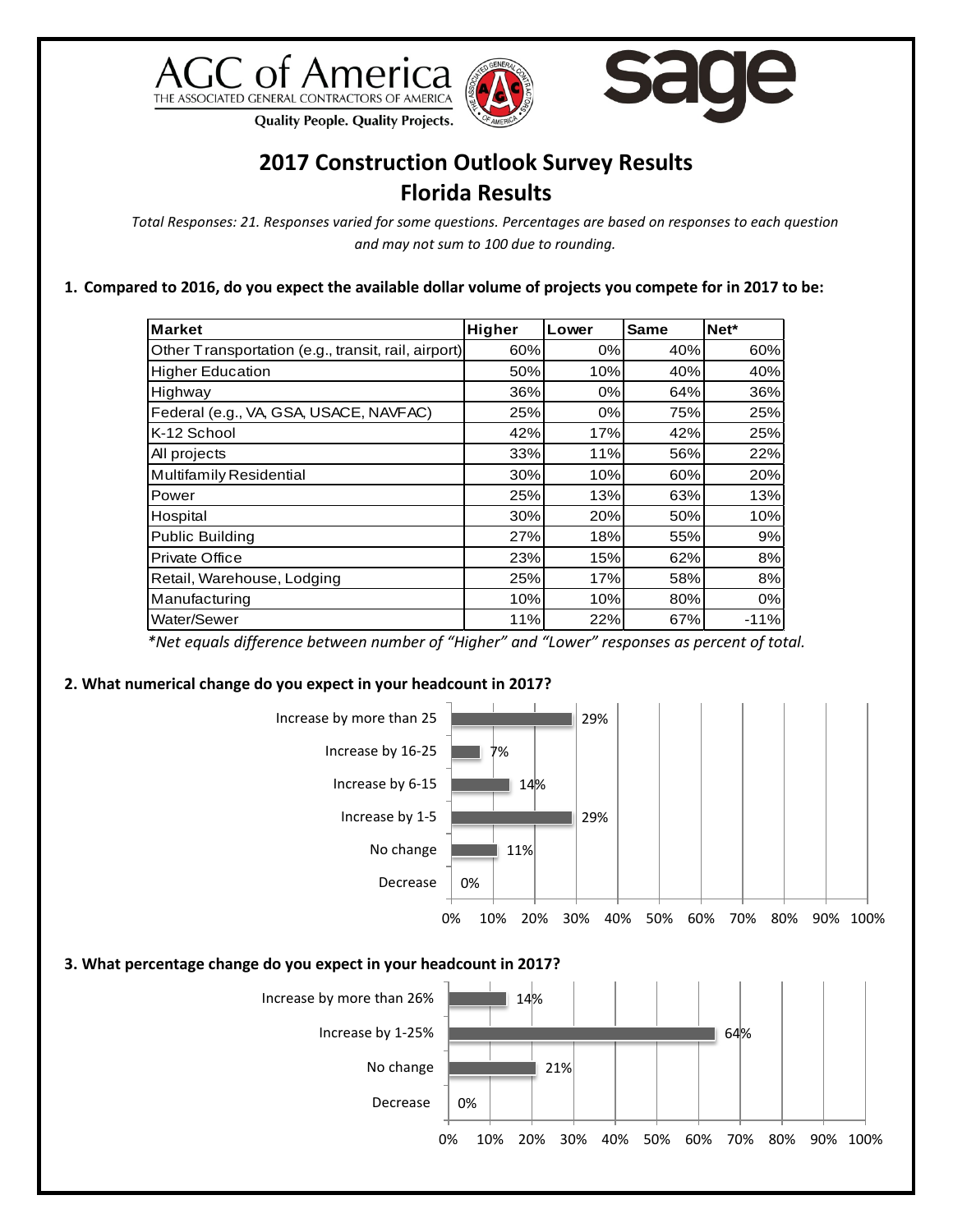## **4. How would you describe your current conditions for filling key salaried positions (project manager/supervisor, estimator, etc.) and hourly craft positions (carpenter, laborer, equipment operator, etc.)?**



**5. Do you expect any changes in the availability of salaried/hourly craft construction professionals over the coming 12 months?**

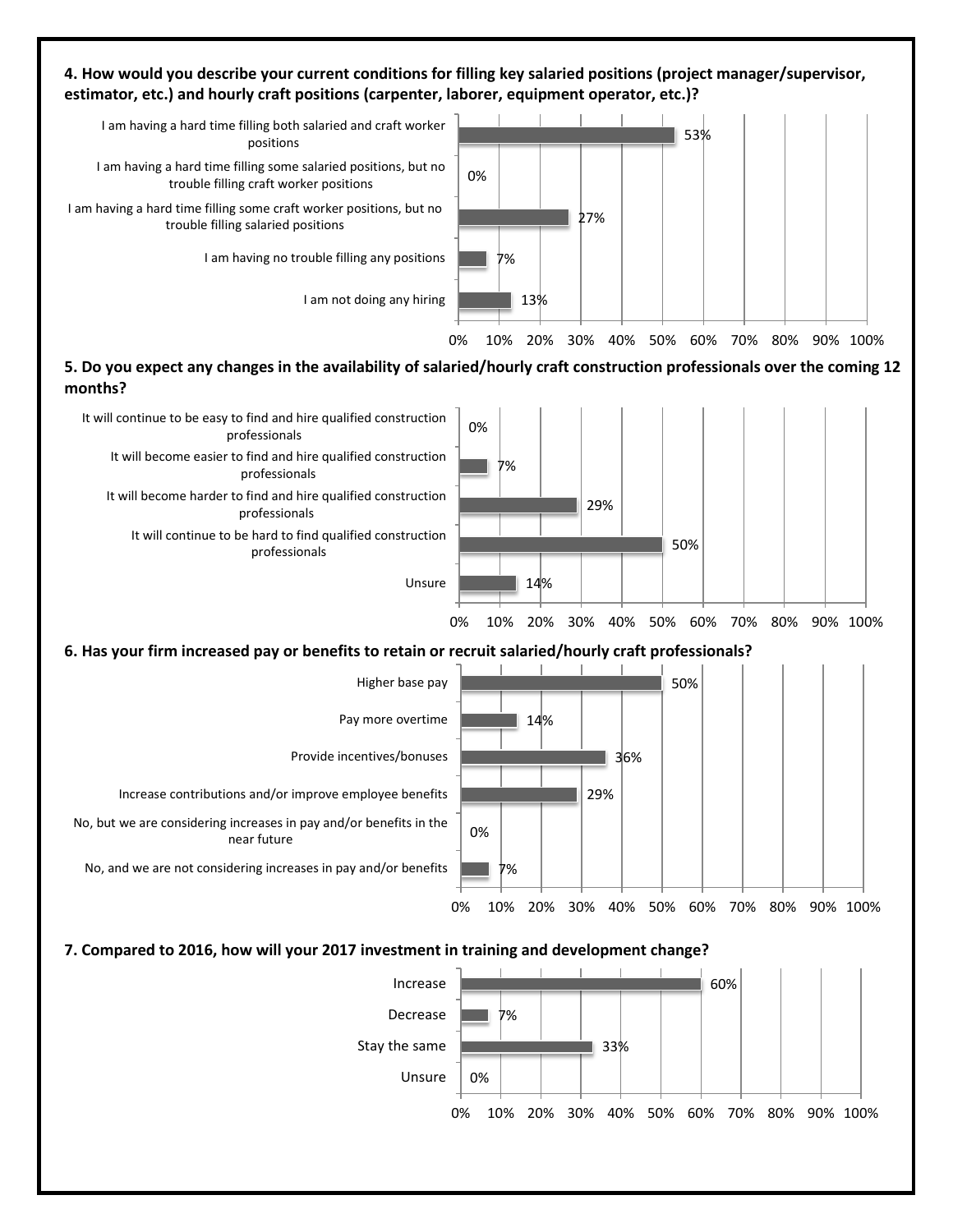

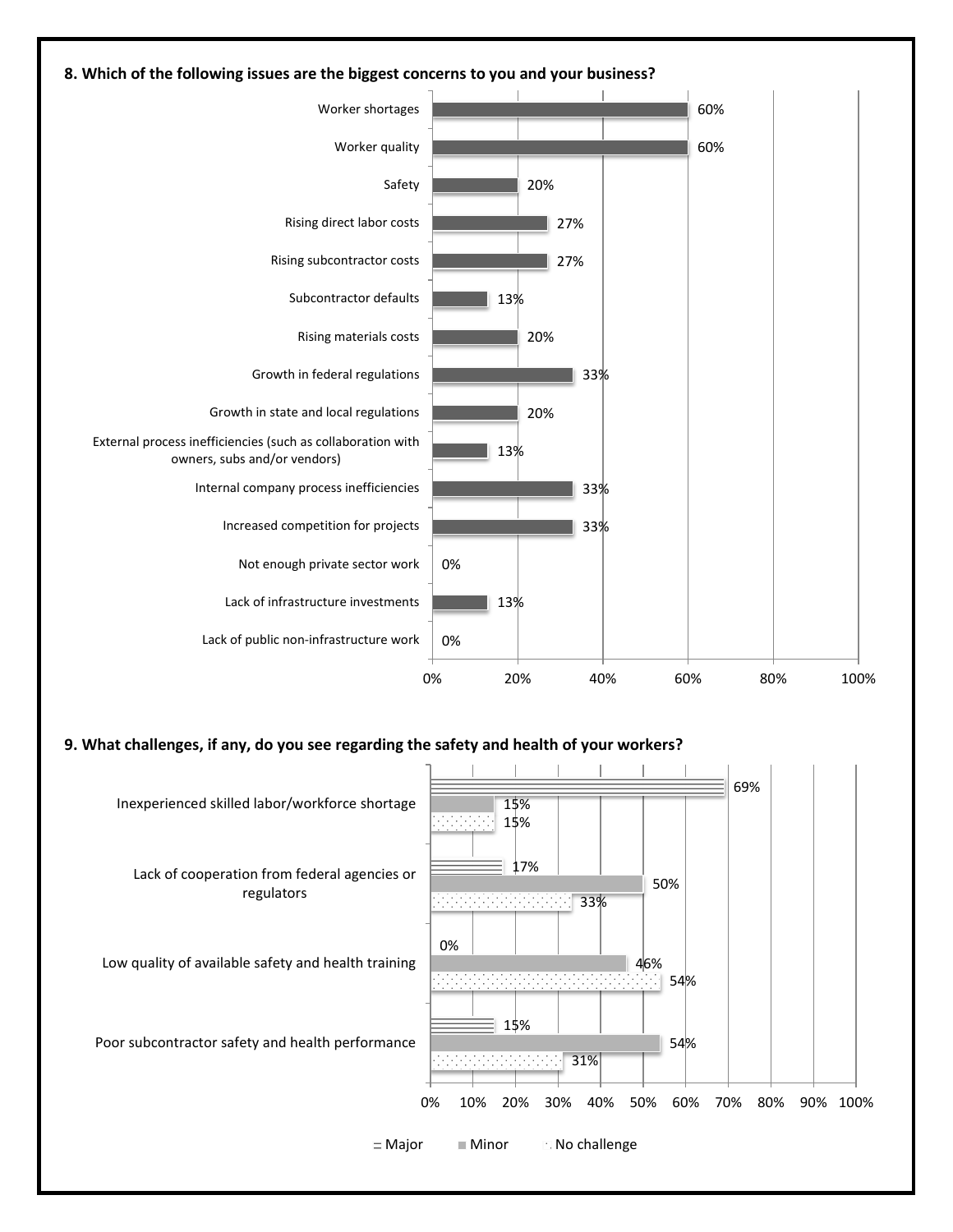

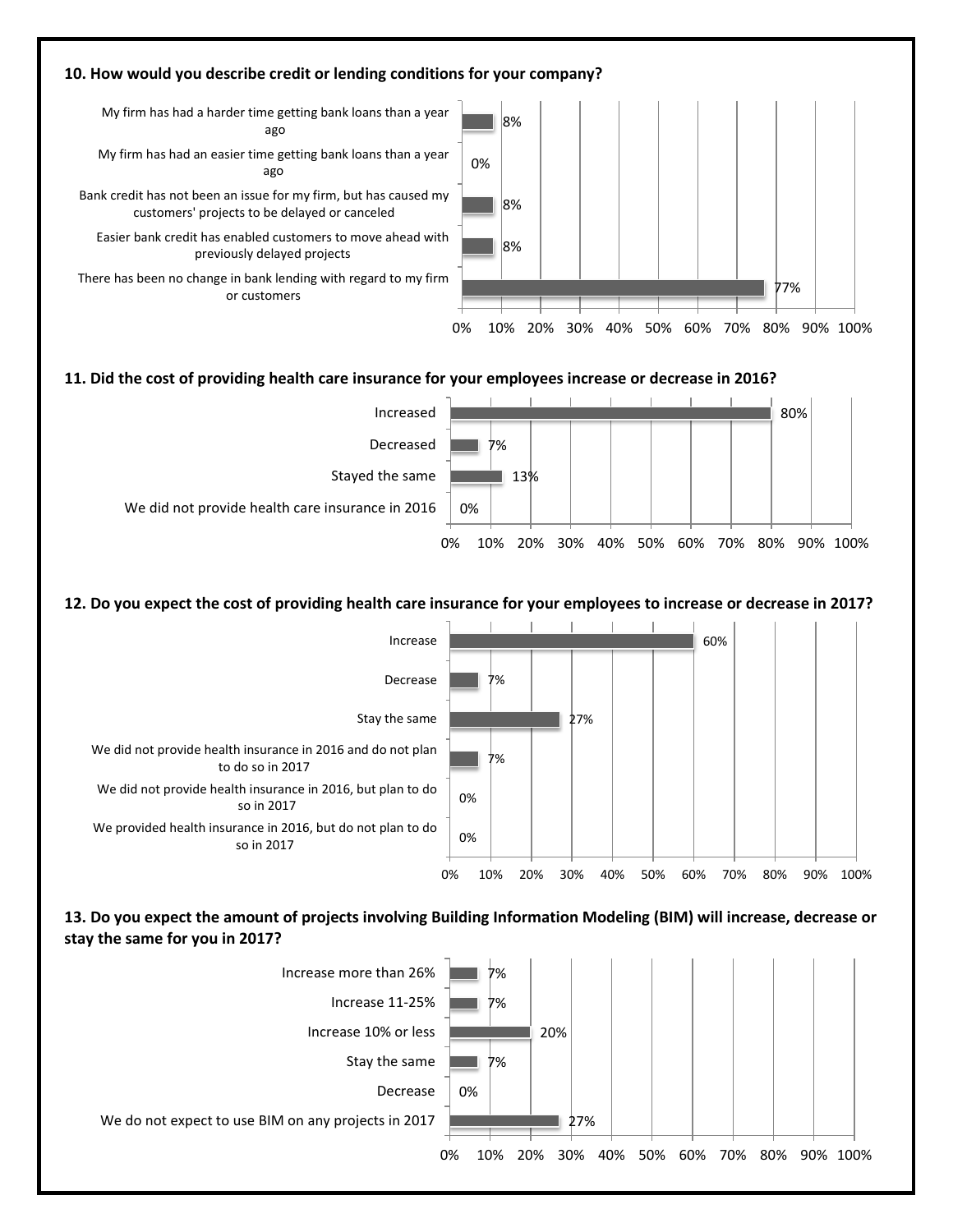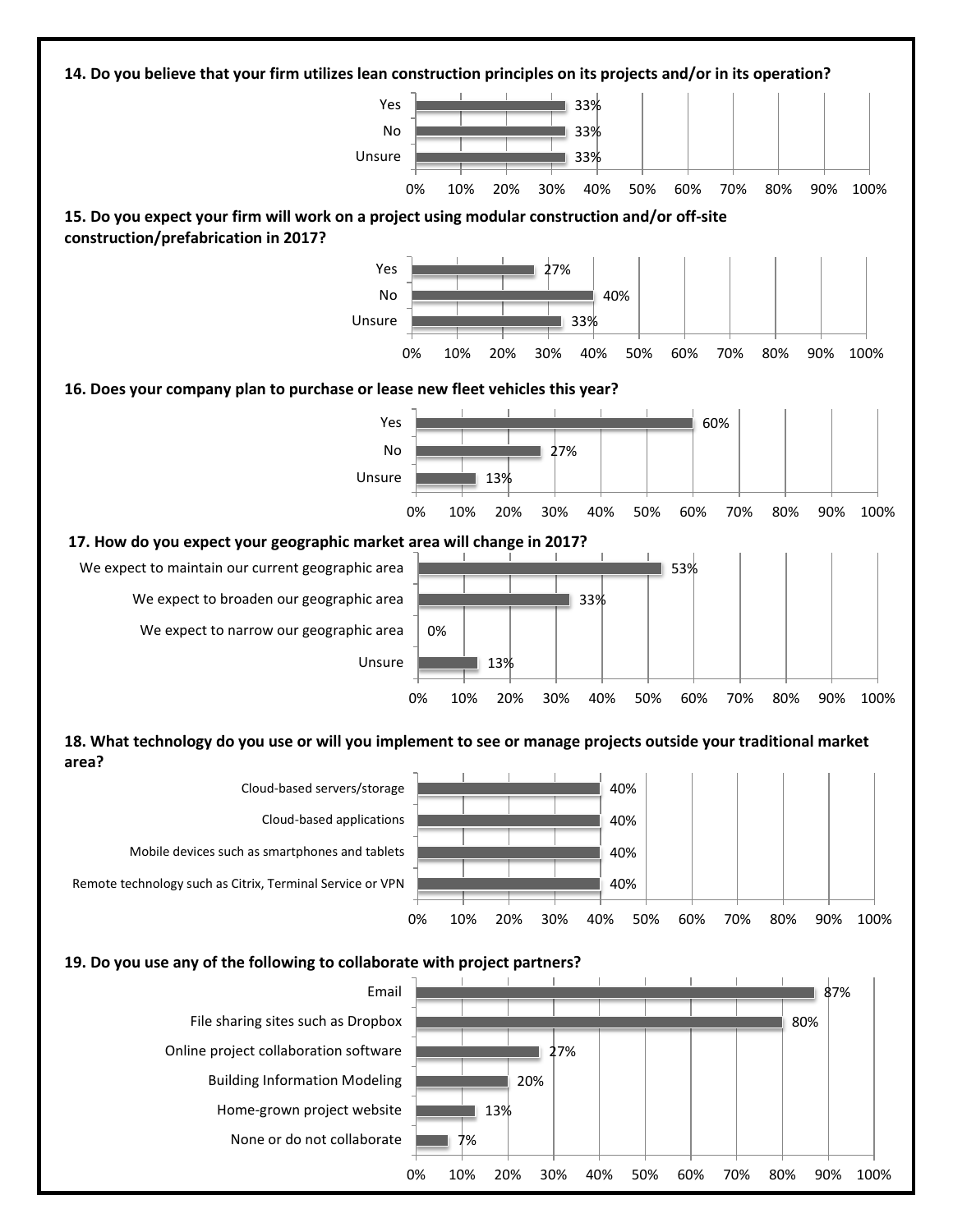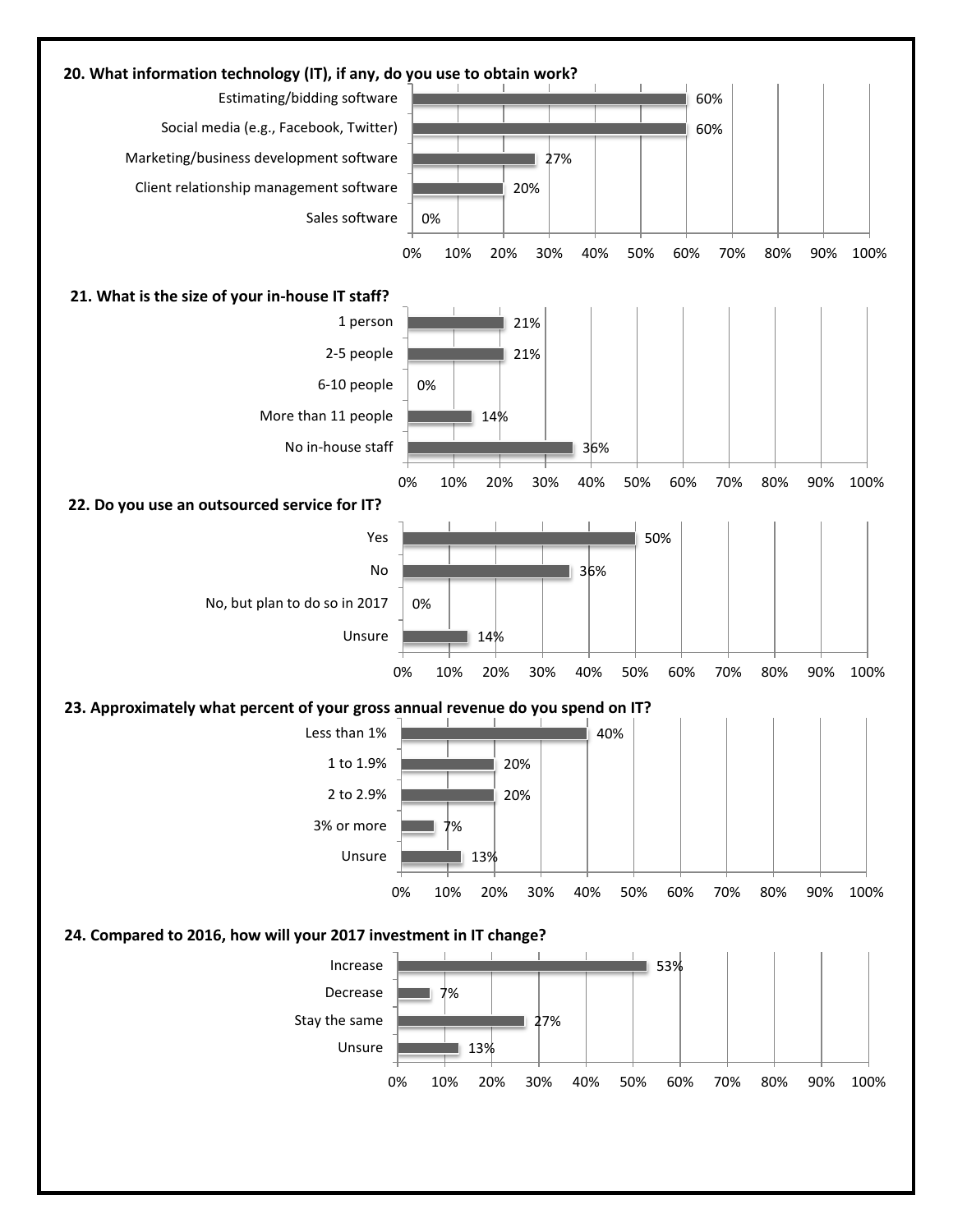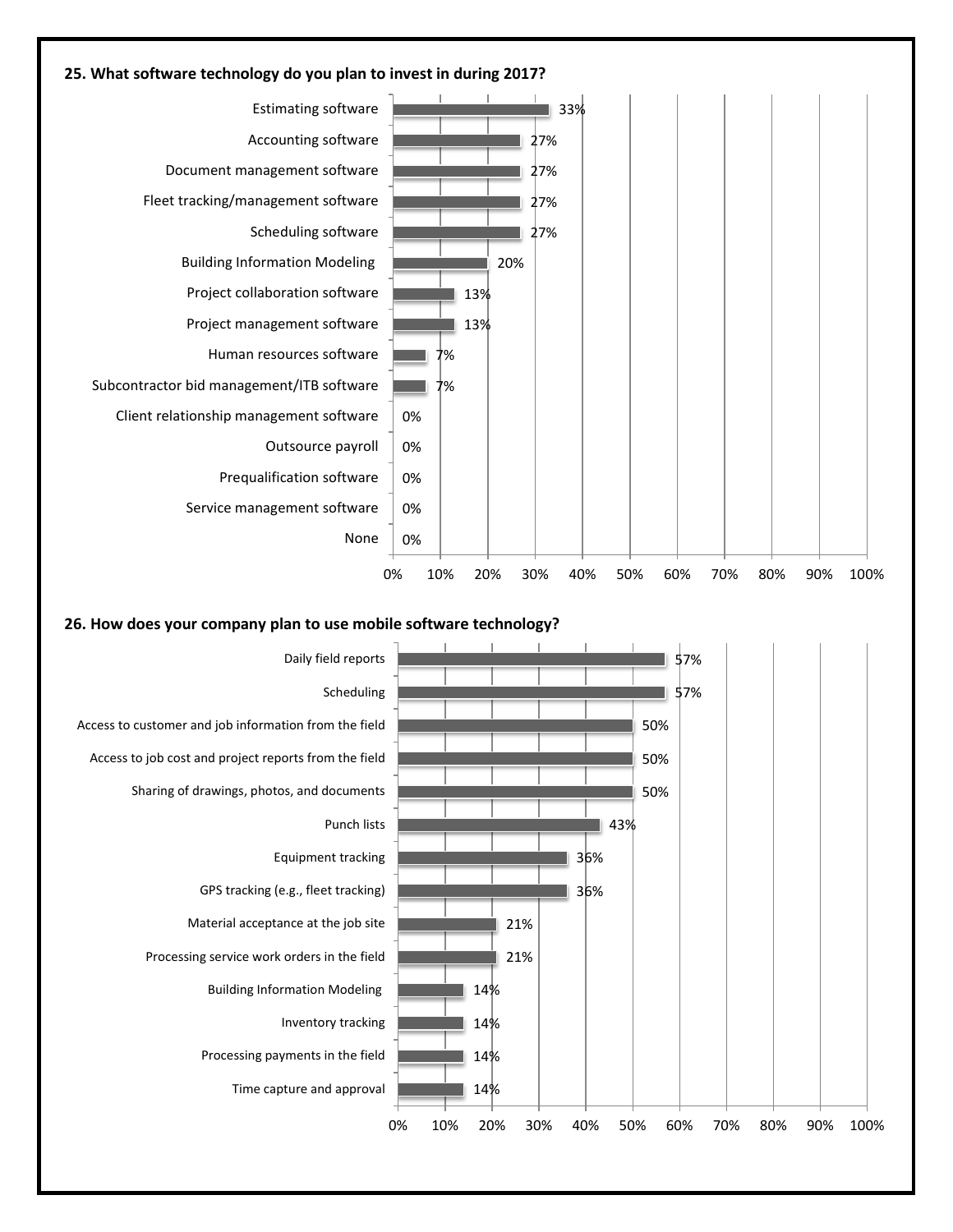